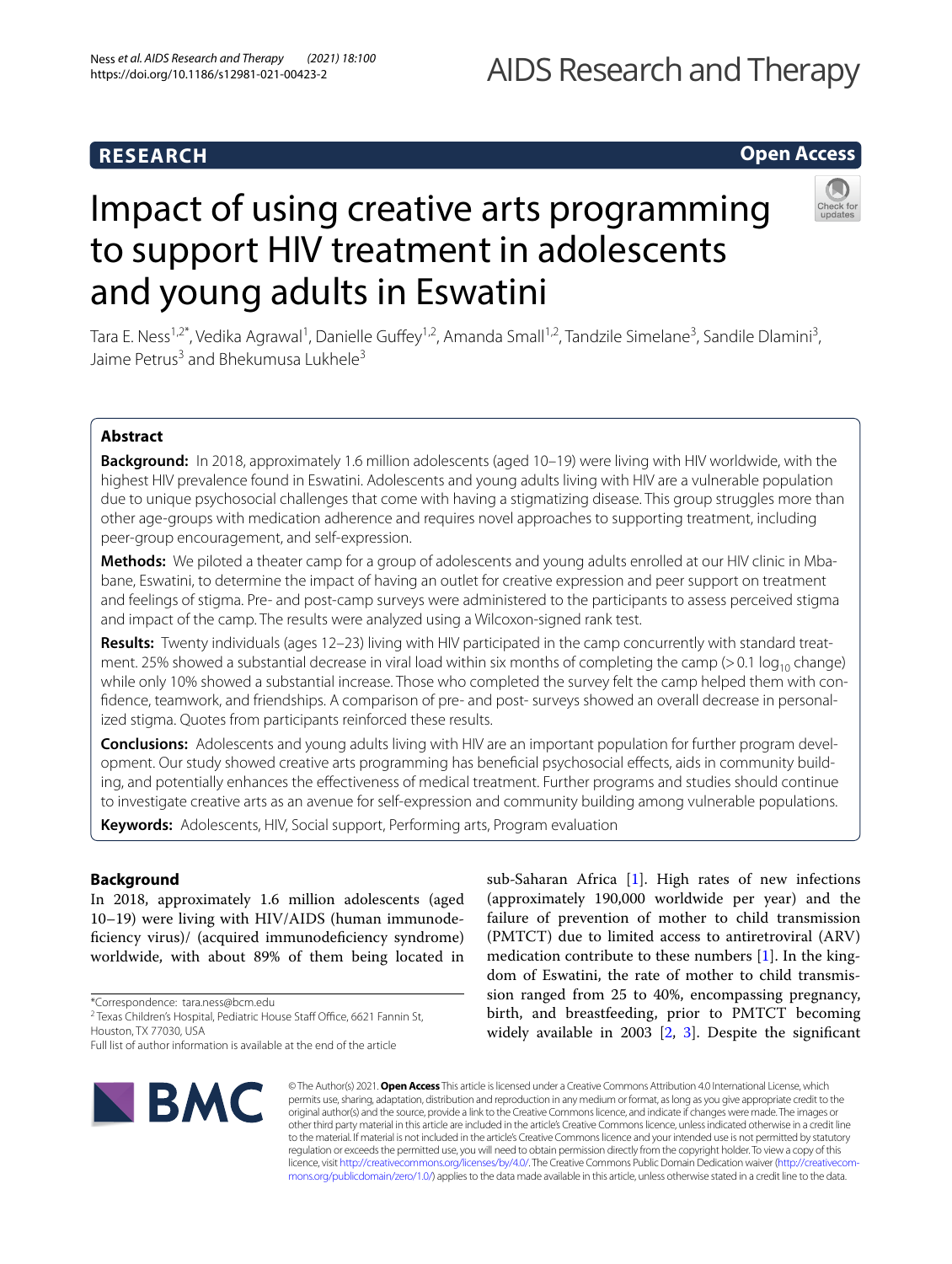progress that has been made in the availability of ARVs, adolescents and young adults with HIV continue to be an important population with unique psychosocial challenges due to their age. Addressing these issues requires creative approaches to treatment and prevention that both empower adolescents and young adults and provide them with skill sets to actively participate in society.

Despite having one of the highest rates of antiretroviral coverage in the region (86%) for people living with HIV (PLHIV), Eswatini also has the highest prevalence of HIV in the world at 27.3% [\[4](#page-6-3)]. While in 2010 there were 1,600 new infections in children (age 0–14 years), in 2017 this had reduced to less than 1,000 new infections per year [\[4\]](#page-6-3). Working against the substantial progress that has been made is signifcant stigma and discrimination surrounding HIV, exemplifed by 37% of both men and women displaying discriminatory attitudes towards PLHIV [\[5](#page-6-4)] and the 2011 Stigma and Discrimination index fnding that self-stigma among PLHIV was even higher than externally expressed stigma [\[6\]](#page-6-5). Stigma can have a signifcant impact on people presenting for testing and treatment, as well as medication adherence and appropriate clinic follow up [\[5\]](#page-6-4).

Adolescents and young adults living with HIV in Eswatini make up an important demographic for treatment support. Despite the fact the WHO highlighted the urgent need for tailored HIV services for adolescents in 2013 [[7\]](#page-6-6), there is minimal previous research exploring distinctive approaches to treatment support specifcally in this population [[8](#page-6-7)].

Here, as well as other places, clinics have tried to come up with novel approaches to support empowerment and community building amongst teens to improve retention in care and adherence to therapy. Some, including ours, have adopted the use of "Teen Clubs" where adolescents regularly meet outside of clinic hours and participate in educational and bonding activities. Certain studies have shown an increased retention in care, particularly among older adolescents [[9](#page-6-8), [10](#page-6-9)], and attendance has been linked to viral suppression  $[11]$  $[11]$ , however the evidence is inconclusive. In Eswatini, specifcally, Teen Club was evaluated and reported to improve adherence, promote disclosure, and empower adolescents in overcoming stigma [\[12](#page-6-11)]. Other approaches, such as recreational therapy camp, have been shown to have a short-term increase in adherence in the six months following camp participation [\[13\]](#page-6-12).

Our group sought to trial a unique approach to treatment support through the use of creative arts programming combined with some of the community-support elements of aforementioned programs. Through the use of music and theater education, we aimed to encourage self-expression, creativity, and empowerment amongst adolescents and young adults enrolled in our clinic. This could also promote a sense of community within the group as they all work towards a common goal and to develop skills in public speaking, story development, cooperation, problem solving, and leadership.

While previously implemented programs have utilized counseling, education, and community-support to increase retention in care and adherence to medication, our intervention aims to explore the utility of creative arts programming in addressing the distinct psychosocial challenges adolescents and young adults face living with a stigmatizing condition at their age. We believe that addressing these factors contributing to poor retention and adherence rates among this age group will also improve retention and adherence themselves. We hope by publishing our results other institutions will consider creative arts programming to build camaraderie and friendship among adolescents and young adults with chronic, often stigmatizing conditions, and build upon our intervention with other ideas for tackling this specifc population.

# **Methods**

#### **Study population**

Adolescents and young-adults between the ages of 13–25 years with HIV that were actively enrolled at the Baylor College of Medicine- Bristol-Myers Squibb Children's Clinical Centre of Excellence in Mbabane, Eswatini were invited to participate, with emphasis on the enrollment of those struggling with adherence, teen mothers, or those on second-line antiretroviral treatment. This allowed us to target participants that were aware of their HIV status (disclosure generally occurring between 10 and 13 years of age) and encompass both adolescents and young adults, who are identifed as facing unique psychosocial challenges in regard to their HIV diagnosis. Exclusion criteria were that the participant had not yet had their HIV status disclosed by their caregiver(s), were unable to provide written permission for participation from their caregiver(s) or whose participation was required in the traditional Swazi ceremony of Umhlanga, which is a culturally signifcant annual event in Eswatini.

## **Compliance with ethical standards**

This project was approved by the clinic executive director in Mbabane, Eswatini as well as the Baylor International Pediatric AIDS Initiative (BIPAI) headquarters in Houston, Texas. The project proposal was submitted and approved with determination that the project fell within the '*MEDICAL AUDIT OF PATIENTS REGISTERED AT THE BAYLOR COLLEGE OF MEDICINE CHILDREN'S FOUNDATION—SWAZILAND CLINICAL CENTRES OF EXCELLENCE'* protocol annually approved by the Baylor Institutional Review Board. Prior to camp, all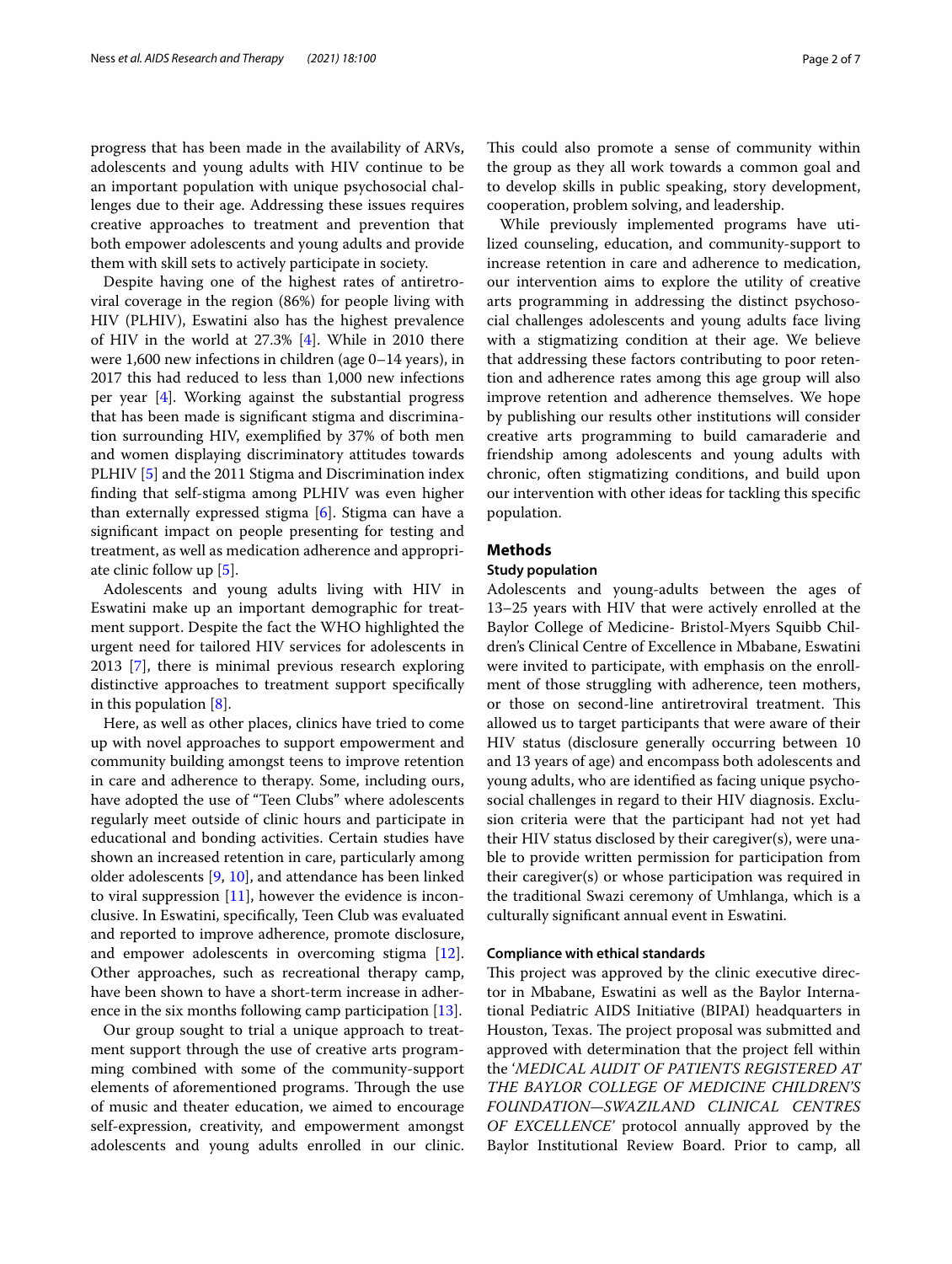theater camp participants provided verbal consent to participation and their caregivers provided written consent and acknowledgement of camp activities the adolescents and young adults would be participating in. The study was performed in accordance with the ethical standards as laid down in the 1964 Declaration of Helsinki and its later amendments or comparable ethical standards.

#### **Theater camp curriculum**

In collaboration with a non-proft organization of professional teachers, actors, and musicians (omitted to protect participants anonymity and HIV status), a twoweek theater camp was conducted in Mbabane, Eswatini. To allow participants of all income levels to participate, transport money to and from camp, breakfast, and lunch were provided. The camp ran from 8 am to 3 pm Monday through Friday at a school facility while regular classes were not in session. Camp participants gathered each morning and worked with the teachers on various activities as part of the theater camp curriculum, including group bonding with games, prompt-based improvisation, short skits, lyric writing, and making speeches in front of the group. The main curriculum involved supporting camp participants in developing an original plot and creating music and lyrics to go along with the story as a way to foster camaraderie, friendship, and community amongst the group as well as empower self-expression. For example, small groups of participants would be given a prompt and encouraged to come up with a scene and characters to then perform for the group. They practiced how to read and react to each other's actions and worked on how to perform for an audience. Over the camp session, various scenes from the improvised skits were selected and woven together to create a story of two brothers navigating the world after the loss of their parents at a young age. Campers worked together to come up with song lyrics to refect themes of the play and several original compositions were put together and rehearsed. At the end of two weeks, the campers performed their play on a local theater stage for their family, friends, and clinic staff. The theme of the play the participants developed did not directly address HIV.

#### **Questionnaires (including pilot survey)**

We put together a questionnaire using a brief version of the HIV Stigma scale [\[14](#page-6-13), [15](#page-6-14)] in addition to four questions pertaining to future outlook, and four questions pertaining to medication adherence motivation. The questionnaire can be found under Additional fle 1: Fig. S1. All questions were based on a 5-point Likert scale. The survey was provided in both English and siSwati language and was voluntary.

The HIV Stigma Scale is a questionnaire that consists of questions that address personalized stigma, disclosure concerns, concerns about public attitudes towards HIV, and negative self-image [[14,](#page-6-13) [15](#page-6-14)] with the brief version of the scale consisting of twelve questions that cover these same domains but with less questions to avoid survey fatigue  $[16]$  $[16]$  $[16]$ . The original survey has a high internal consistency ( $\alpha$  = 0.96) and good test–retest probability (*r*=0.92) with the shortened version of the scale having a high Cronbach alpha value (> 0.7) for all subscales.

We performed a pilot survey with our questionnaire to validate it in our population at a Teen Club a few weeks prior to camp starting, with individuals who were consistent with our inclusion/exclusion criteria and therefore representative of our camp participants. None of the individuals who completed pilot surveys went on to participate in the camp.

On the frst and last day of camp, the questionnaire was given to all the camp participants to complete anonymously. In addition, on the last day a qualitative survey was provided to the campers providing an opportunity for additional feedback of their experience.

## **Biological data**

For each camp participant, data regarding age, gender, current antiretroviral medication (including whether it was frst, second, or third line), latest CD4 count (within 12 months), and viral load preceding and post camp within 6 months was extracted from the electronic medical record. Information was de-identifed, and each participant was given a unique code for identifcation.

#### **Data analysis**

All data were entered into Microsoft Excel for organization and analyzed using Microsoft Excel or STATA. Patient characteristics were summarized using mean with standard deviation, median with 25th and 75th percentiles, and frequency with percentage. Cronbach's alpha was used to measure the internal consistency of the HIV Stigma Score for all patients and by survey language. Pre- and post-theater camp scores were compared using Wilcoxon signed rank test for all patients by survey language. The questions were additionally regarded as binary "agree" and "not agree" and compared pre- and post-theater camp using McNemar's test for all patients by language the survey was taken in. Viral load data was summarized with  $a > 0.1$  log<sub>10</sub> change considered signifcant.

# **Results**

### **Participant demographics**

Twenty-three individuals with HIV completed pre-camp surveys. Twenty of those went on to participate in the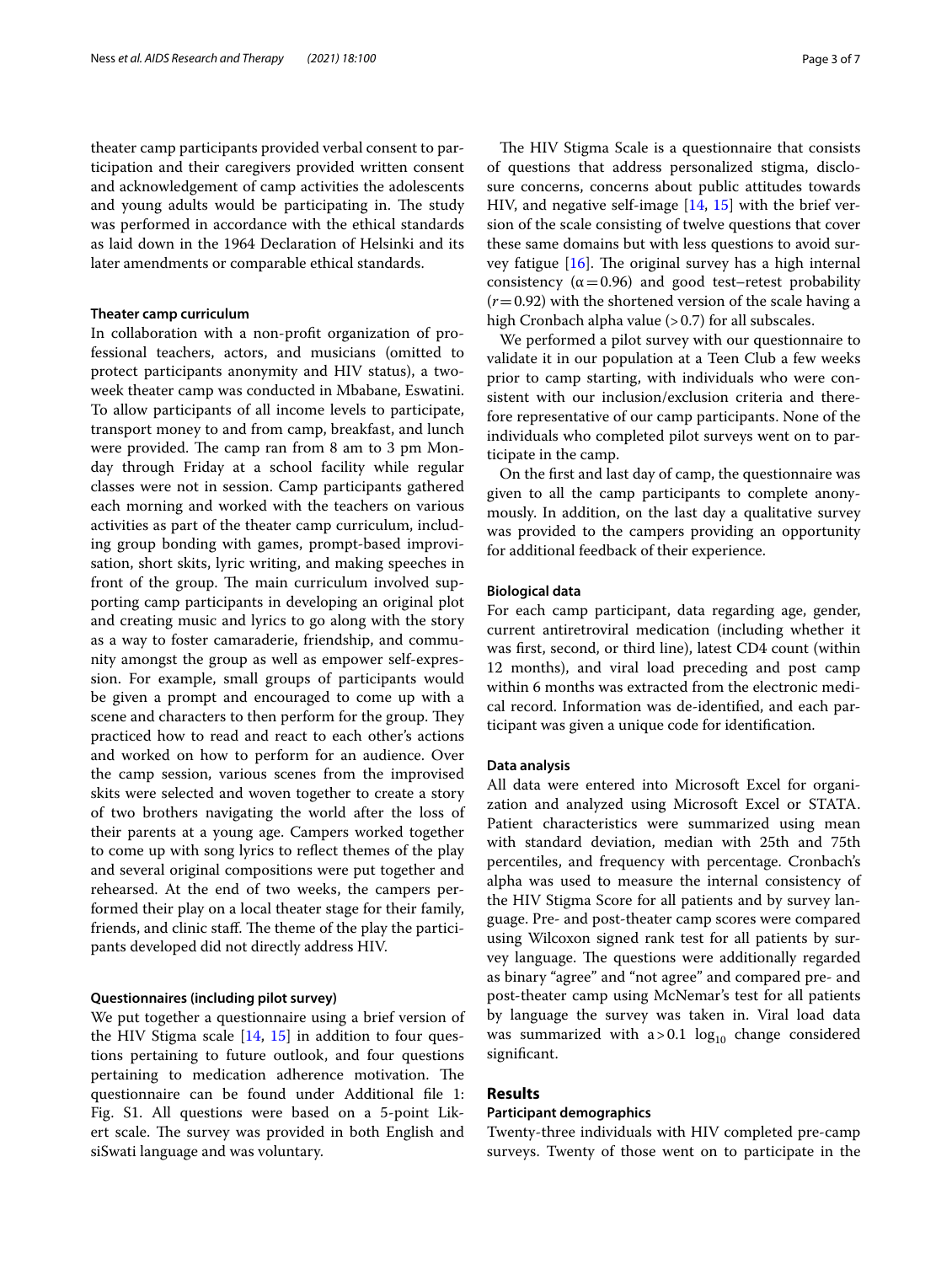theater camp. Of those twenty, there were six females and fourteen males, and their ages ranged from 12 to 23. The youngest female was 16 with the majority of females (fve) between the ages of 20 and 22. Twelve individuals were on second line ARVs and eight individuals were currently enrolled in "Challenge Clinic"- a specialized clinic program for those with signifcant social issues and/ or detectable viral loads on second-line ARV regimens. CD4 counts ranged from 15 to 1580, with a mean of 665 and were all taken within the twelve months preceding camp. Six individuals had detectable viral loads, ranging from log 2.37 (234 copies) to log 5.46 (285,361 copies). Table [1](#page-3-0) summarizes the demographic distribution of the 20 camp participants. The three individuals who completed the pre-camp survey (two females, one male; two 19-year-olds and one 23-year-old) but did not ultimately continue with the camp did not state their reason for lack of participation.

### **Questionnaires**

Twenty-two individuals completed the pilot survey to validate the survey in our specifc population, 10 in English and 12 in siSwati. This was a separate group of individuals from those that participated in our theater camp but would have met inclusion and exclusion criteria. Of the 22 pilot survey participants, 7 were male,

## <span id="page-3-0"></span>**Table 1** Demographics of camp participants

| Demographic<br>value   |                | Frequency |            |                                          |             |  |  |
|------------------------|----------------|-----------|------------|------------------------------------------|-------------|--|--|
|                        |                | Number    | Percentage | Median                                   | $Q1-Q3$     |  |  |
| Gender                 |                |           |            |                                          |             |  |  |
| Male                   | 14             |           | 70%        |                                          |             |  |  |
| Female                 | 6              |           | 30%        |                                          |             |  |  |
| Age                    |                |           |            |                                          |             |  |  |
| $12 - 17$              | 10             |           | 50%        | 17.5                                     | $14 - 20$   |  |  |
| $18 - 23$              | 10             |           | 50%        |                                          |             |  |  |
| ARV regimen            |                |           |            |                                          |             |  |  |
| First-line             | 8              |           | 40%        |                                          |             |  |  |
| Second-<br>line        | 12             |           | 60%        |                                          |             |  |  |
| Challenge clinic       |                |           |            |                                          |             |  |  |
| Enrolled               | 8              |           | 40%        |                                          |             |  |  |
| Not<br><b>Fnrolled</b> | 12             |           | 60%        |                                          |             |  |  |
| Pre-camp viral load    |                |           |            |                                          |             |  |  |
| Detectable             | 6              |           | 30%        | Log 1.3                                  | Log 1.3-2.6 |  |  |
| Not<br>Detectable      | 14             |           | 70%        | $(20 - 525.5)$<br>(20 copies)<br>copies) |             |  |  |
| CD4 Count              |                |           |            |                                          |             |  |  |
| < 400                  | $\overline{4}$ |           | 20%        | 623                                      | 535.25-802  |  |  |
| >400<br>16             |                |           | 80%        |                                          |             |  |  |

13 were female, and 2 did not state their gender. For the Brief HIV Stigma Scale (questions 1–12), there was acceptable internal consistency  $(\alpha > 0.7)$  for both those who took the survey in English ( $\alpha$  = 0.78) and siSwati ( $\alpha$  = 0.71). Questions pertaining to future and medication adherence (separate from the Brief HIV Stigma Scale) were noted to have unacceptable internal consistency ( $α < 0.5$ ) so were removed from further analysis.

Twenty individuals participated in the theater camp. Of the twenty camp participants, nineteen participants (six females and thirteen males) completed both preand post- camp surveys (95% response rate). The one male who did not complete the post-camp survey was unavailable at the time it was administered. Analysis of the survey responses pre- and post-camp showed less agreement with the statement "I am very careful who I tell that I have HIV" regarding disclosure concerns after the camp ( $p=0.046$ ) as well as decreased personalized stigma (questions  $1-3$ ,  $p=0.025$ ). No other signifcant diferences in questions or scales were found when controlled for gender, age, or survey language. When questions were analyzed with grouping of similar Likert scale answers (binary "agree" or "disagree") there were no further signifcant diferences discovered.

Eighteen individuals who completed the post-camp survey also completed the non-Likert survey. Of these, 72% stated camp helped them with confdence (13/18) and teamwork (13/18), and 61% (11/18) stated it helped them with friendships. 100% of the respondents stated they would participate in the theater camp again if given the opportunity. When asked what they liked about theater camp, one participant wrote they liked "The fact that there was no discrimination between  $us''$ ," and another stated "It made me not feel sorry for being an HIV positive person." Table [2](#page-4-0) lists additional participant responses arranged by theme with minor grammar editing.

# **Pre‑ and post‑viral load monitoring**

Viral loads were available six months pre- and postcamp for nineteen of the twenty theater camp participants (one participant has not had a follow up viral load after camp). Five individuals (25%) had a signifcant decrease in viral load from before camp while only two individuals (10%) had a significant increase. The average viral load pre-camp was 17,767 (log 4.24) and the average viral load post-camp was 795 (log 2.9). The two individuals who had a signifcant increase in post-camp viral load went from undetectable pre-camp to log 2.66 and log 3.29.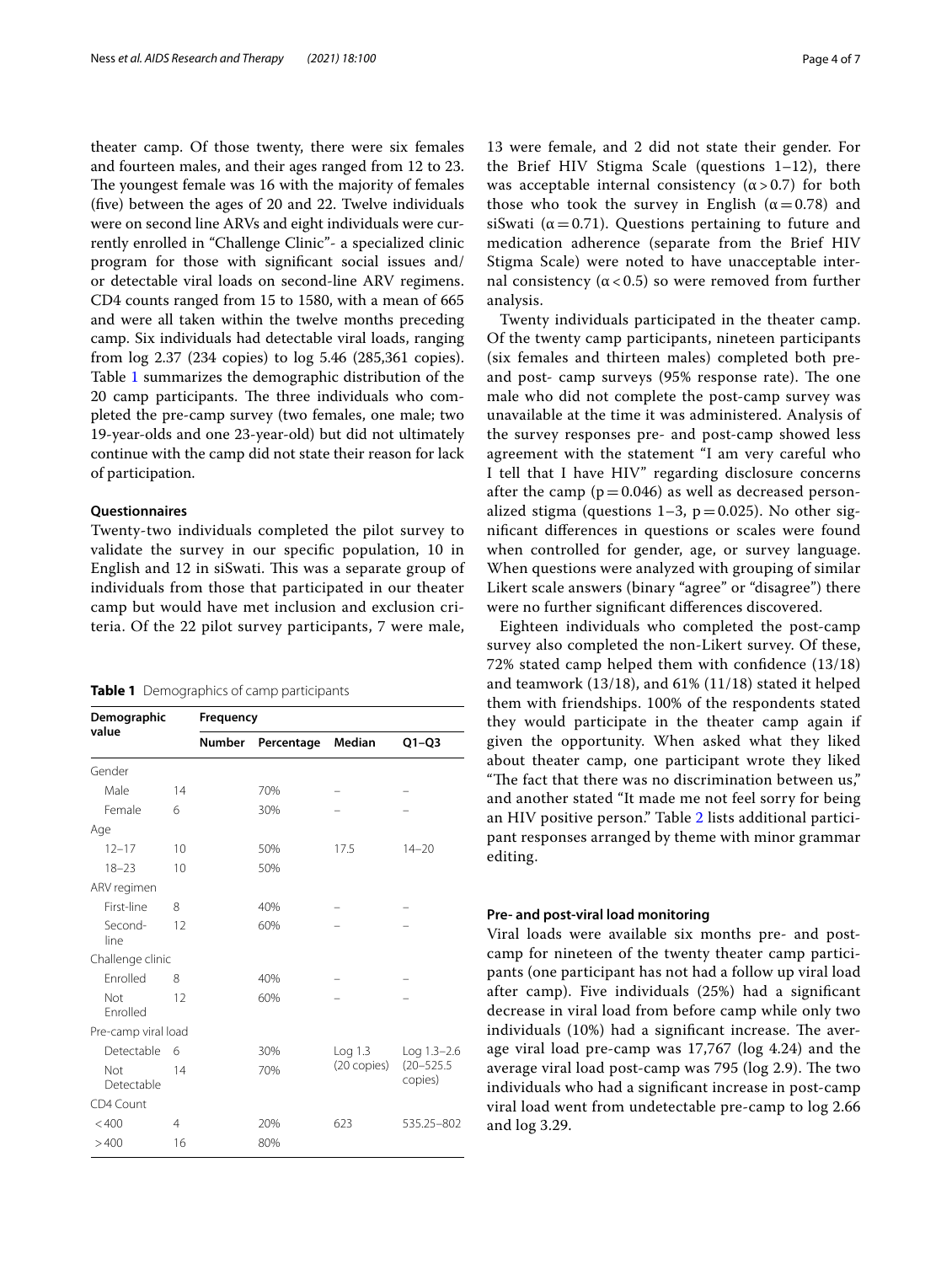| <b>Theme</b>       | <b>Participant Quote</b>                                                                                                                         |  |  |  |  |
|--------------------|--------------------------------------------------------------------------------------------------------------------------------------------------|--|--|--|--|
| Confidence         | "Theater camp helped me a lot. It taught us to be brave and confident in what we do."                                                            |  |  |  |  |
|                    | "Theater camp helps me know that I have a talent and I can do a lot of things in life to achieve my future goals<br>although I am HIV positive." |  |  |  |  |
|                    | "Theater camp helped me with being brave."                                                                                                       |  |  |  |  |
| <b>Skills</b>      | "What I liked about theater camp is they teach you public speaking."                                                                             |  |  |  |  |
|                    | "Theater camp has helped me in many ways. Sharing ideas and opinions to tell a story."                                                           |  |  |  |  |
|                    | "Self-expression, realizing my emotions, storytelling techniques."                                                                               |  |  |  |  |
| Community/teamwork | "Progress is faster when two or more people are synced as a team."                                                                               |  |  |  |  |
|                    | "The thing I loved most is that I made friends and felt comfortable around people who I have the same (HIV) status."                             |  |  |  |  |
|                    | "I liked the fact that I met young adults who are like me and having them in my corner."                                                         |  |  |  |  |

<span id="page-4-0"></span>

|  |  |  |  | <b>Table 2</b> Quotes from camp participants in response to the question "What did you like about theater camp?" |  |  |
|--|--|--|--|------------------------------------------------------------------------------------------------------------------|--|--|
|--|--|--|--|------------------------------------------------------------------------------------------------------------------|--|--|

# **Discussion**

This study suggests potential beneficial effects for adolescents and young adults living with HIV that participate in creative arts programming such as theater. Our most signifcant results included a decrease in personalized stigma from pre- and post-camp surveys as well as a decrease in wanting to withhold disclosure of HIV status to others. Participant responses asking more specifcally about impact of the camp in terms of teamwork, friendship, and community showed a substantial positive impact and participants readily provided quotes in our qualitative survey about the benefits of camp. The positive impact on viral load, seen both by the overall decrease in average viral load and in the number of participants with decreased vs increased viral load was especially noteworthy. Although our intervention was brief (two weeks), it has laid the foundation for further projects that are more longitudinal in nature and with the capacity to involve more participants. As the HIV community works towards the 95–95-95 strategy set forth by UNAIDS (Joint United Nations Programme on HIV and AIDS) to ensure 95% of those with HIV are diagnosed, 95% of those diagnosed are on ARVs, and 95% are suppressed [\[17](#page-6-16)], creative approaches to helping adolescents and young adults meet these goals will be required. Our intervention, specifcally, helps with decreasing personal stigma that may prevent individuals from getting tested and supporting viral load suppression.

The decrease in reported personalized stigma was signifcant and, based on participant quotes, may have been due to the camp creating a community of individuals with a similar HIV status working towards a common goal. By creating a safe space of self-expression and providing tools for self-expression, the participants became more comfortable and formed bonds with one another in a short span of time. The improvement in viral load, often used to monitor medication adherence and engagement in therapy, was extremely encouraging considering many of the camp participants struggled with adherence prior to camp. We believe this is in part due to the self-empowerment provided through self-expression and self-confdence from creating a successful piece of art and sharing it with their community. The quotes provided by the campers express they gained important skills from participating, made friendships, and learned how to work as a team towards a common goal. Both quantitatively (via viral load) and qualitatively (via survey responses) there was a signifcant impact of the camp on participants. It is unclear whether these same results could be seen with other forms of creative arts.

According to the WHO, "Adolescents living with HIV have worse access to antiretroviral treatment, adherence to treatment, retention in care and viral suppression. A key factor contributing to these is limited provision of adolescent-friendly services including psychosocial interventions and support [\[18](#page-6-17)]." Research examining creative art therapies has primarily been in the realm of mental illness treatment and, although results on its efectiveness vary and are sometimes contradictory, it has shown promise in reducing diseasespecifc symptoms and improving mental health and overall well-being [[19](#page-6-18)]. Drama interventions in particular, though among the ones less studied, have been shown to improve self-esteem, feelings of inferiority, social functioning, and emotional expression in schizophrenic patients [[19–](#page-6-18)[21\]](#page-6-19). Although we were unable to fnd any previous studies that attempted a similar intervention utilizing creative arts (e.g. theater, sculpture, painting) as a means of treatment support in HIV/ AIDS, there were a few other interventions specifcally aimed at adolescents and young adults in the form of "Teen Clubs." These meetings occur outside of regular clinic hours with some studies showing greater retention in care [\[9](#page-6-8), [10](#page-6-9)]. In Eswatini, Teen Club was evaluated and reported to improve adherence, promote disclosure, and empower adolescents in overcoming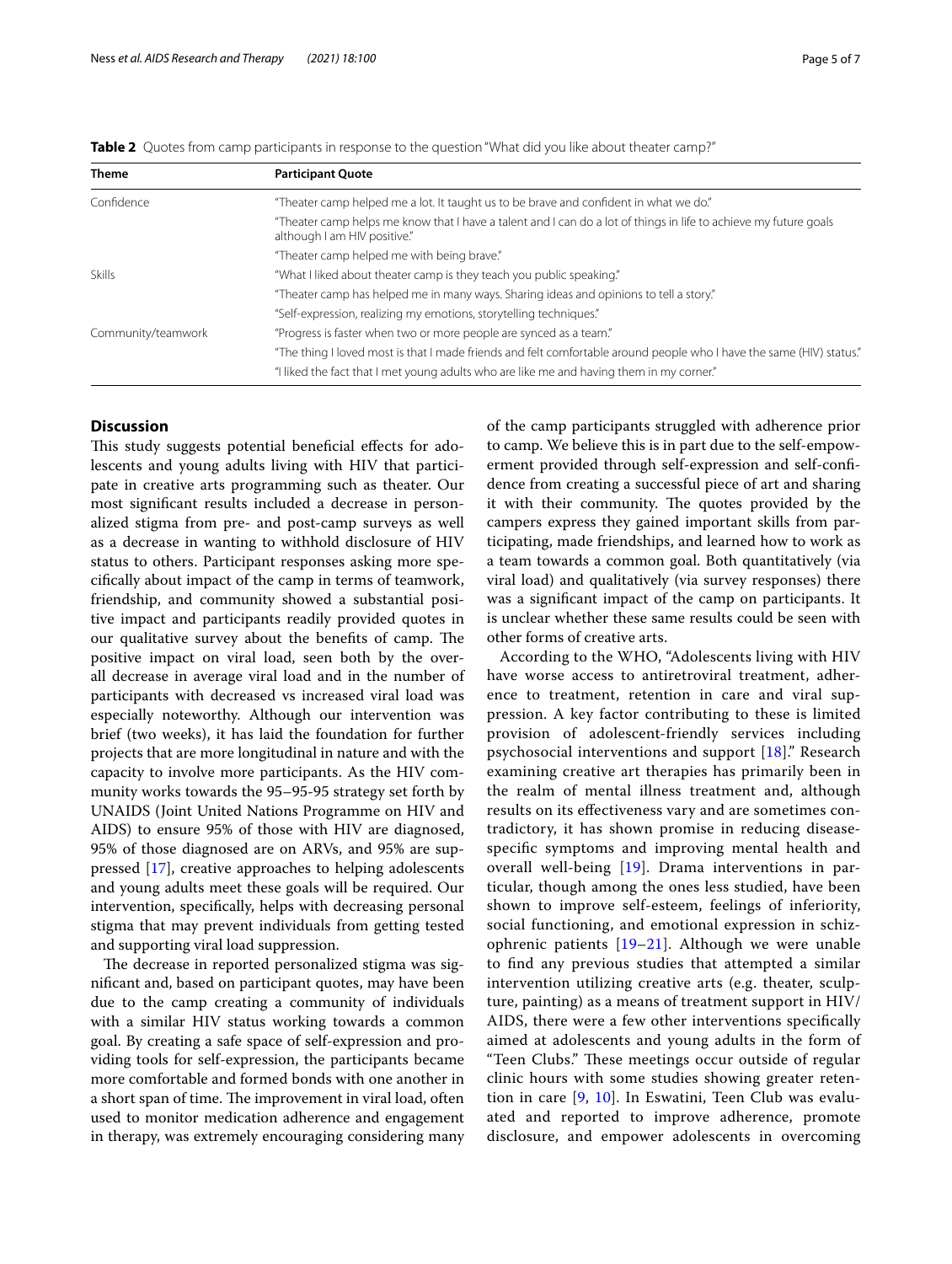stigma [\[12\]](#page-6-11). Our intervention required partnership between a medical clinic and those with expertise in performance arts, which are felds that do not usually have a lot of overlap. In addition, this kind of intervention is difficult to objectively assess for impact. Regardless of these obstacles, it is worthwhile to identify and attempt novel interventions to support treatment in at-risk or struggling populations to augment medical management.

There are a number of limitations to our study worth mentioning. First and foremost, our camp was completely voluntary, so participation in the camp may have provided bias in responses to survey questions after camp conclusion that were affirmative because of this unintended selection. That being said, there was still a signifcant change in attitude of personal stigma in this group with our structured survey preand post-camp, showing that even with a group with possible selection bias there is improvement seen. Another limitation of our camp is that we do not have a proper control group to compare viral load trends during the same period to assess if the positive impact on viral suppression was seen in the general clinic population as well. Because of the nature of our intervention, we were also limited by a small sample size, which limited our power and sensitivity. Another thing to note is that our theater program did not specifcally address HIV. It is possible that the intervention did not show stronger efects on perceived stigma as the camp itself did not directly focus on or discuss HIV unless brought up by the participants themselves. While it was clear to all participants that they all shared this condition, this group chose not to bring HIV up in any of the camp activities, although they may have spoken about it amongst themselves. It is possible specially designed programs that address HIV directly could have an even stronger impact in this population than we have seen so far.

# **Conclusions**

Adolescents and young adults living with HIV are an important population for further program development. Overall, our study shows creative arts programming, even when not directly addressing HIV, has benefcial psychosocial efects, aids in community building, and potentially enhances the efectiveness of medical treatment. This work is an important step in specifically addressing adolescents and young adults with HIV and coming up with creative approaches to their treatment support, as advocated by UNAIDS and others. Further programs and studies should continue to investigate creative arts as an avenue for self-expression and community building among vulnerable populations.

#### **Abbreviations**

AIDS: Acquired immunodefciency syndrome; BIPAI: Baylor International Pediatric AIDS Initiative; ARV: Antiretrovirals; HIV: Human Immunodefciency Virus; PLHIV: People living with HIV; PMTCT: Prevention of mother to child transmission; UNAIDS: Joint United Nations Programme on HIV and AIDS; WHO: World Health Organization.

## **Supplementary Information**

The online version contains supplementary material available at [https://doi.](https://doi.org/10.1186/s12981-021-00423-2) [org/10.1186/s12981-021-00423-2](https://doi.org/10.1186/s12981-021-00423-2).

**Additional fle 1: Fig. S1**. English version of survey questions provided to camp participants. Each question designated "Please circle an answer to each of the below questions based on your experiences" with a 5-point Likert scale.

#### **Acknowledgements**

We would like to sincerely thank the theater camp teachers and educators who worked with us on this collaboration, including Annie Worden. We would also like to thank Zandi Nhlego for her logistical support and Wandile Mabaso for his continued work with adolescents and young adults.

#### **Authors' contributions**

TN was involved in the conceptualization, data curation, formal analysis, investigation, methodology, project administration and writing-original draft. VA was involved in data curation, formal analysis, project administration, and writing-original draft. G was involved in formal analysis and writing- review and editing. AS, TS, and SD were involved in data curation and writing- review and editing. JP was involved in conceptualization, project administration, supervision, and writing- review and editing. BL was involved in project administration, supervision, and writing- review and editing. All authors read and approved the fnal manuscript.

#### **Funding**

The author(s) declare they received no specifc funding for this work.

#### **Availability of data and materials**

The dataset used and/or analyzed during the current study are available from the corresponding author on reasonable request.

## **Declarations**

# **Ethics approval and consent to participate**

The study was performed in accordance with the ethical standards as laid down in the 1964 Declaration of Helsinki. The study was approved by the Baylor Institutional Review Board. All participants and their guardians provided written consent for participation.

#### **Consent for publication**

Not applicable.

#### **Competing interests**

The author(s) declare that they have no confict(s) of interest.

#### **Author details**

<sup>1</sup> Baylor College of Medicine, Houston, TX, USA. <sup>2</sup> Texas Children's Hospital, Pediatric House Staff Office, 6621 Fannin St, Houston, TX 77030, USA. <sup>3</sup>Baylor Center of Excellence, Mbabane, Eswatini.

# Received: 1 November 2020 Accepted: 5 December 2021Published online: 20 December 2021